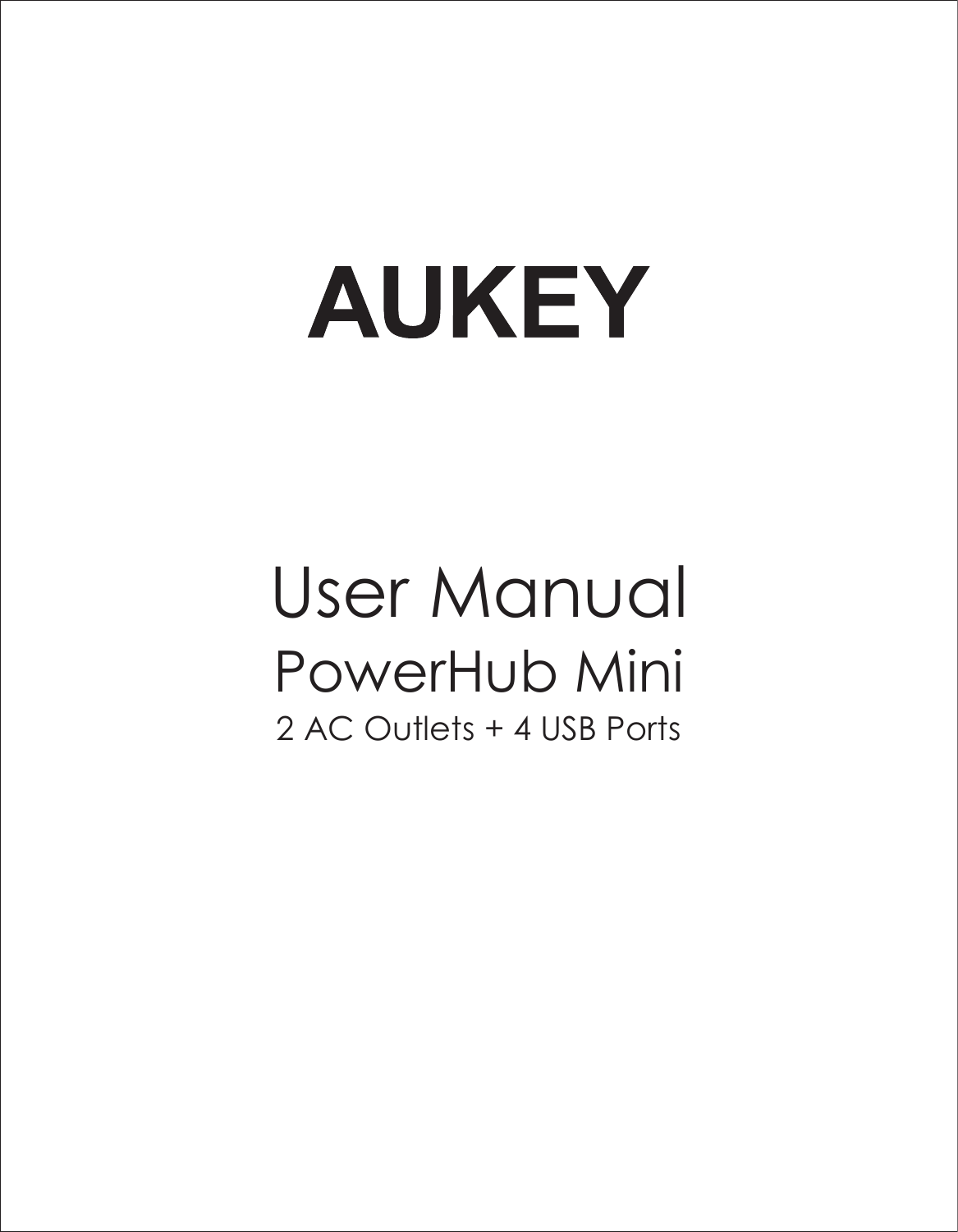#### **Introduction**

Hi. Thank you for purchasing the AUKEY PowerHub Mini. Please read this user manual carefully and keep it in a safe place for future reference. If you need any assistance, please contact our support team with your product model number and Amazon order number.

## **Package Contents**

- PowerHub Mini
- User Manual
- Warranty Card

# **Product Diagram**



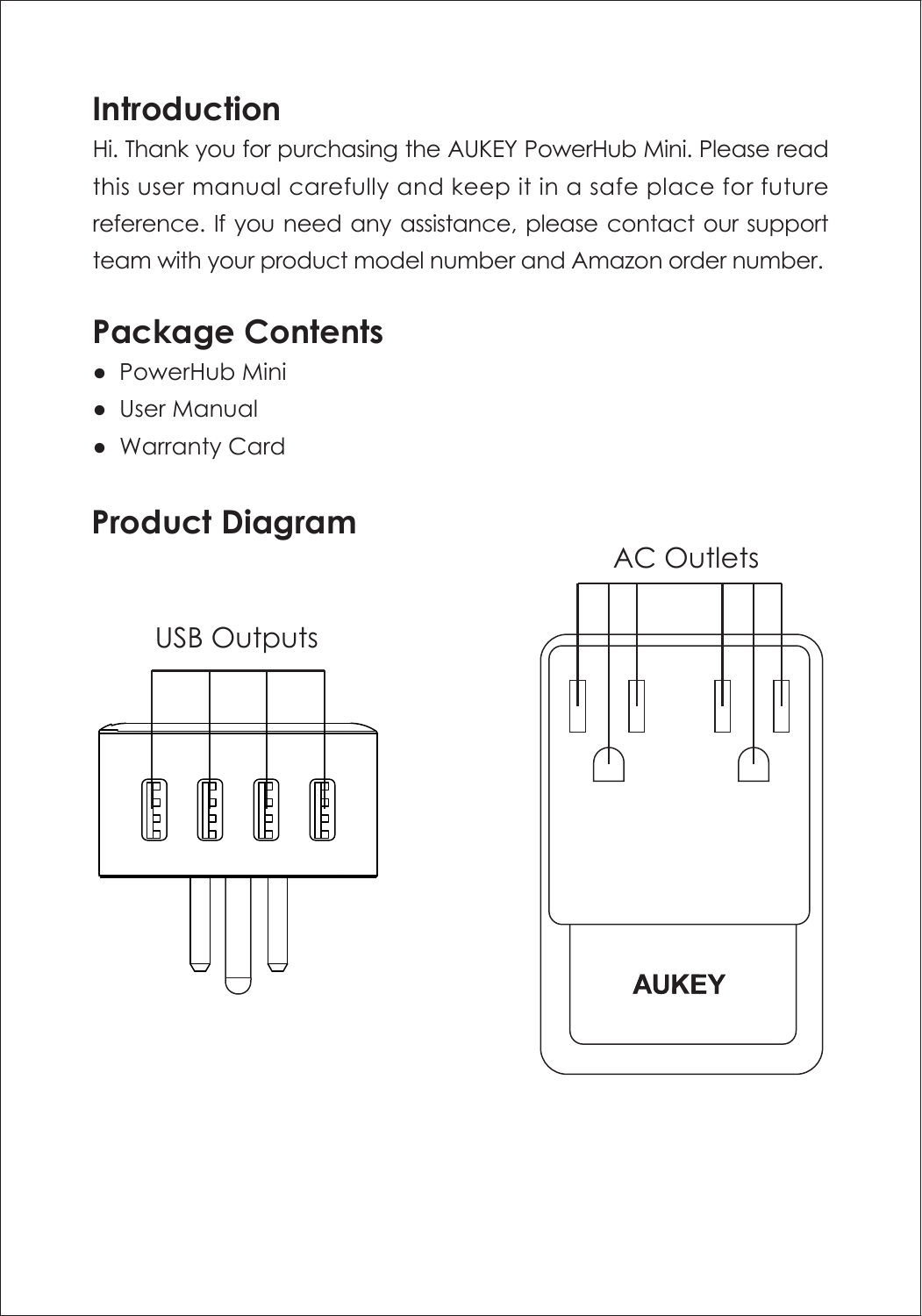## **Specifications**

| Model          | <b>PA-S10</b>                            |
|----------------|------------------------------------------|
| Input          | AC 100 - 240V                            |
| AC Output      | 15A 1800W                                |
| USB Output 1-4 | 5V 2.4A (6A Max)                         |
| Dimensions     | 88 x 57 x 37.5mm / 3.46" x 2.24" x 1.47" |
| Weiaht         | 152g / 5.36oz                            |

#### **Getting Started**

- Plug the PA-S10 into a wall socket
- Plug in your AC and USB powered electronics
- Please keep away from liquid and extreme heat

#### **Warranty & Customer Support**

For questions, assistance, support, or warranty claims, please contact us at the address below that corresponds with your region. Please include your Amazon order number and product model number.

**Amazon US orders:** support.us@aukey.com **Amazon EU orders:** support.eu@aukey.com **Amazon CA orders:** support.ca@aukey.com **Amazon JP orders:** support.jp@aukey.com

\*Please note, AUKEY can only provide after sale service for products purchased directly from AUKEY. If you have purchased from a different seller, please contact them directly for service or warranty issues.